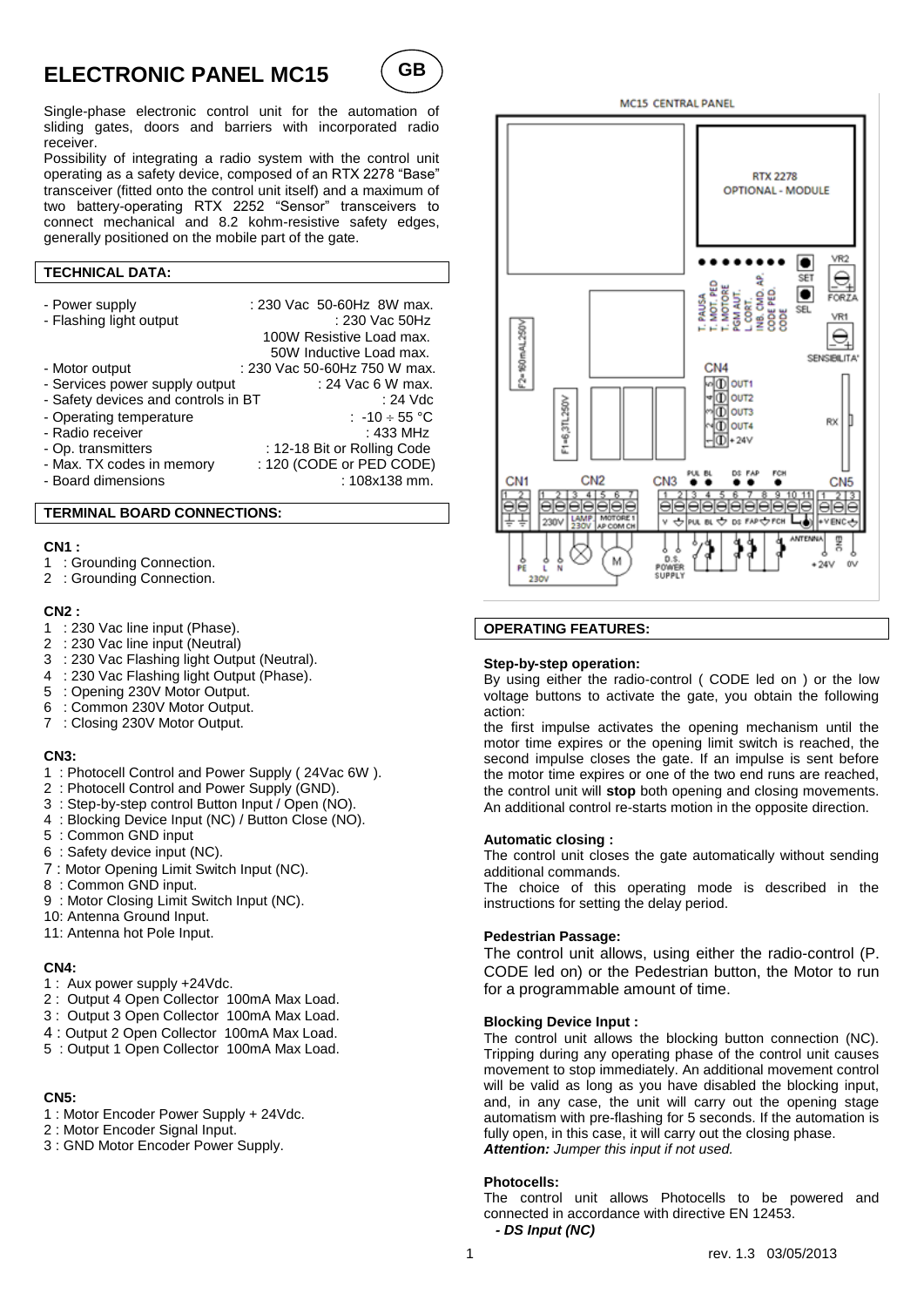Photocell operation is ignored during opening, whereas during closing they will reverse the direction of movement.

To provide operation that meets EN 13849-1 Category 2, a test is carried out on the photocells prior to every manoeuvre. The control unit will only start the manoeuvre if the test is passed: otherwise the control unit will not enable any movement, and for every command all of the programming leds will flash, signalling an alarm situation.

#### **Opening and Closing Limit Switch:**

The control unit allows the Opening and Closing Limit Switch connection (NC). When it is triggered during the respective operating phases, movement stops immediately. *Attention: Leave these inputs free if not used.*

#### **Motor Power and Speed adjustment:**

The electronic control unit is equipped with a VR1 trimmer to adjust motor Power and Speed, fully managed by the microprocessor. The adjustment can be made within a range of 50% and 100% of the Maximum Power.

Nevertheless, every movement has an initial surge, powering the motor for 2 seconds at the maximum power even if motor power adjustment is enabled.

*Attention: You will need to repeat the teach-in phase if you wish to adjust the VR1 trimmer as operation and deceleration times may be affected.*

#### **Obstacle detection:**

The electronic control unit is equipped with a VR2 trimmer to adjust the Counter Power required to detect the obstacle, fully managed by the microprocessor.

The adjustment can be made by setting a time interval between a minimum of 0.1 seconds and a maximum of 3 seconds.

Note: by setting the VR2 trimmer at the minimum, the obstacle detection function is excluded.

#### *Attention:*

*- When limit switches are connected to the control unit, the detection of an obstacle always causes the motor to change direction during the closing phase, and also during the opening phase, for 2 seconds.*

*- When no limit switches are connected to the control unit, the detection of an obstacle always causes the motor to change direction during the closing phase (except for the last 5 seconds of the operation when it performs a Stop) and to change direction for 2 seconds during the opening phase(except for the last 5 seconds of the operation when it performs a Stop).*

#### **Motor Encoder:**

The control unit can have an Encoder integrated to the Motor. Encoders can be used by the control unit for its Obstacle Detection function to guarantee greater precision when operations are being carried out.

#### **Deceleration:**

The motor deceleration function is used on the gates to stop them from reaching their final position at a high speed in the opening and closing phases.

The control unit allows deceleration to be programmed for the desired points (before the gates are completely open or closed) during Motor Timer programming (see Main menu).

If you are using the "Automatic programming" function (see menu 2) it is also possible to include a deceleration phase (see Main menu).

#### **Operation with TIMER:**

The control unit can have a timer set up instead of an openclose control button.

Example: at 08:00 the timer closes the contact and the control unit opens the gate. At 18:00 the timer opens the contact and the control unit closes the gate. During the interval between 08:00 and 18:00, at the end of the opening phase, the control unit disables the flashing beacon, automatic closing and radio controls.

## **Open Collector OUT 1-4 Output Operation:**

The control unit has 4 open collector outputs to manage auxiliary functions:

Out 1: Out 1 will be active in flash mode, only during the Opening phase.

Out 2: Out 2 will be active in flash mode, only during the Closing phase.

Out 3: Out 3 will be steadily active, only during the Pause phase.

Out 4: Out 4 will be steadily active, only when the gate is closed.

#### **Integration of the RTX 2278 - RTX2252 safety system.**

By installing module RTX 2278 on the control unit, it is automatically possible to use, via radio, the functions of the safety system composed of transceiver RTX 2278 (Base) and a maximum of 2 RTX 2252 transceivers (Sensor 1 and Sensor 2). For more details on system operation, see paragraphs "RTX 2278 Base" and "RTX 2252 Sensor".

Before starting any operation, the control unit carries out a test to make sure module RTX 2278 is working correctly; this fulfils EN 13849-1 Category 2 operation.

Commands from Sensor 1 are ignored during opening, whereas during closing they will reverse the direction of movement.

Commands from Sensor 2 will stop movement in both closing and opening phases.

#### **PROGRAMMING :**

**The SEL key:**this selects the type of function to be memorised, which is indicated by a flashing Led.

Repeatedly press the key to select the desired function. The selection will remain active for 10 seconds, indicated by a flashing Led. If no other operations are carried out during this time, the control board will return to its previous state.

**The SET key:** this programs the information according to the type of function previously selected with the SEL button. *IMPORTANT:* The SET key function can also be replaced by the radio-control, if previously programmed (CODE led on).

## **MAIN MENU**

The control unit is provided by the manufacturer with the possibility of selecting a number of important functions.

| <b>MAIN MENU</b><br>---------------- |                          |                         |  |
|--------------------------------------|--------------------------|-------------------------|--|
| Led Reference Led off Led On         |                          |                         |  |
| 1) CODE                              | No code                  | Code entered            |  |
| 2) CODE PED.                         | No code                  | Code entered            |  |
| 3) IN.CMD.AP.                        | <b>Disabled</b>          | Enabled                 |  |
| 4) LAMP/CORT.                        | Flashing                 | Courtesy Light          |  |
| 5) PGM. AUT.                         | <b>PGM Automatic=OFF</b> | <b>PGM Automatic=ON</b> |  |
| 6) T. MOT.                           | Motor time 30 sec.       | Programmed time         |  |
| 7) T.MOT.PED.                        | Mot. Time Ped. 10 sec.   | Programmed time         |  |
| T. PAUSA:<br>$\vert 8\rangle$        | No auto close            | With auto close         |  |

#### **1) CODE:** (Radio-control code)

The control unit allows up to 120 radio-controls to be memorised with different types of fixed or rolling codes. *Programming.*

The transmission code is programmed in the following way: use the SEL key to move to the flashing CODE LED, at the same time send the pre-selected code from the radio-control you wish to use; when the CODE LED stays on steadily, programming is finished. *If all 120 available codes have been memorised, by repeating the programming operation, all programming LEDs will start to flash, indicating that it is not possible to memorise any more codes.*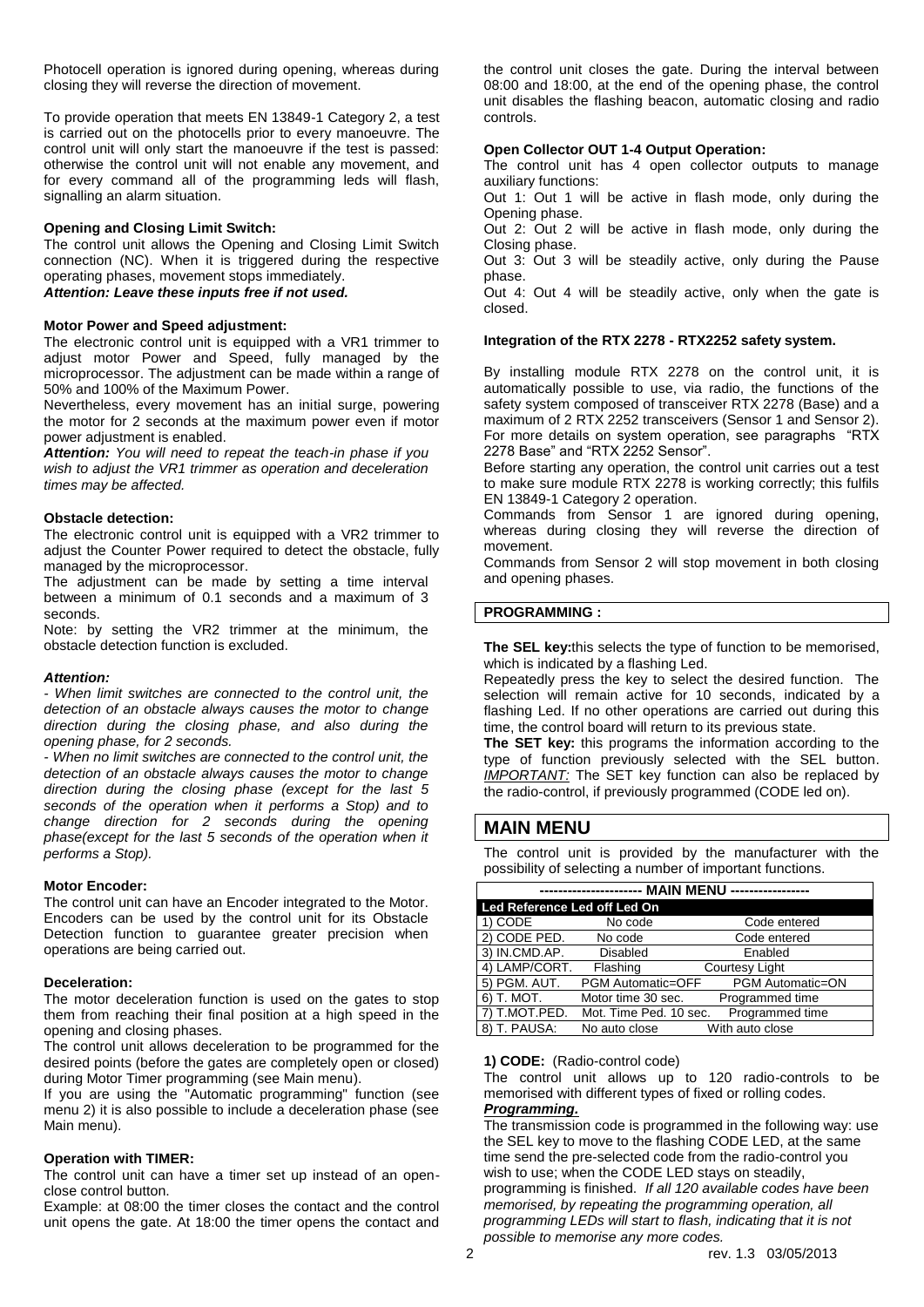### *Deletion.*

Memorised codes can be deleted in the following way: press the SEL key, the CODE LED will start flashing, then press the SET key, the CODE LED will switch off and the procedure is finished.

#### **2) CODE PED:**(Code for the Ped./ S Door radio-control

The programming and deleting procedure is the same as the one illustrated above except that the selected Led should be forPEDESTRIAN CODE.

**3) INB. CMD. AP:** (Command inhibition during opening and pause time, if entered)

The command inhibition function during opening and pause time, if entered, is used when automation includes a loop detector. During the opening or pause phase the control unit does not consider the commands sent by the loop detector with every passage.

The factory settings of the control unit have disabled command inhibition during opening and pause time. If it is necessary to enable it, do the following: use the SEL key to move to the flashing INB.CMD.AP LED then press the SET key. The INB.CMD.AP LED will light up steady. Repeat the procedure if you wish to restore the previous configuration.

**4) LAMP/CORT. :** (Selection of the flashing light or the courtesy light)

The control unit has a 230 Vac output, for connection to a flashing light or a courtesy light.

The control unit is supplied by the manufacturer with the Flashing function enabled. If you wish to enable the flashing beacon function, including during pauses, proceed as follows: using the SEL key to move to the LAMP/CORT flashing LED then press the SET key, and the LAMP/CORT flashing LED will switch on steady.

Repeat the operation if you wish to restore the factory setting.

If you wish to enable the courtesy light, repeat the operation described above, pressing the SEL button twice instead of once (making the LAMP/CORT LED flash rapidly). Repeat the operation if you wish to restore the factory setting.

**5) PGM. AUT. :** (Automatic Programming):

With this control unit it is possible to carry out Automatic Programming ( SIMPLIFIED).

First, move the gates to their half-way position, press the SEL button until the PGM. AUT. LED flashes and then press and hold the SET button down. The control unit completes the Auto programming phase by executing a complete opening and closing phase (hold the SET key down until Auto Programming is finished). At the same time, the Deceleration cycle is automatically configured at 15% of the complete cycle.

*During Automatic Programming, you can use the radio-control key on the control unit instead of the SET key, only if previously memorised.*

#### **6) T. MOT and DECELERATION:** (Programming a motor operation time of max 4 minutes)

The control unit is factory supplied with a predefined motor operating time of 30 sec. without deceleration.

If it is necessary to modify the motor operating time, programming must be carried out when the gate is closed, as follows: use the SEL key to move to the flashing T.MOT LED, then press the SET key briefly. The Motor will begin its opening cycle. When it starts the initial point of deceleration, press the SET key again. At the same time, the motor will decelerate until it reaches the required position. Press the SET key to finish the opening cycle. The T. MOT LED will then start flashing quickly. Now repeat motor time programming and the deceleration operation for the closing cycle. If you do not want the control unit to decelerate, when the opening and closing phase is finished, press the SET key twice during programming, instead of just once.

*During programming it is possible to use the radio-control key located on the control unit, instead of the SET key, only if previously memorised.*

**7) T. MOT. PED:** (Programming a pedestrian operating time of 4 minutes max.)

The control unit is factory supplied with a predefined Pedestrian Motor operating time of 10 sec. without deceleration.

If it is necessary to modify the pedestrian operating time, programming must be carried out when the gate is closed, as follows: use the SEL key to move to the flashing T.MOT PED. LED, then press the SET key briefly. The Motor will start the Opening cycle; press the SET key again at the point where you wish to start deceleration: the T. MOT. PED. LED will start flashing at a slower rate and the Motor will decelerate; when it reaches the required point, press the SET key to finish the Opening cycle. At this point the T. MOT PED. LED will start flashing at its standard pace again and the Motor will begin the Closing phase; repeat the above operations for the Closing phase.

If you do not want the control unit to decelerate, when the opening and closing phase is finished, press the SET key twice during programming, instead of just once.

*During programming it is possible to use the radio-control key located on the control unit, instead of the SET key, only if previously memorised.*

**8) T. PAUSA (PAUSE T.):** (Automatic closing time programming max. 4 minutes)

The control unit is factory supplied without automatic closing. If you wish to enable automatic closing, proceed as follows: using the SEL key to move to the flashing T. PAUSA LED, press the SET key briefly, then wait for the amount of time you wish to set for automatic closing; briefly press the SET key again, and in that moment the automatic closing time will be memorised and the T. PAUSA LED will stay on steady. If you wish to restore the initial condition (without automatic closing), move to the flashing T. PAUSA LED, then press the SET key twice within 2 seconds. The Led will switch off and the operation will be finished.

*During programming it is possible to use the radio-control key located on the control unit, instead of the SET key, only if previously memorised.*

## **EXTENDED MENU 1**

The control unit is supplied by the manufacturer with the possibility of directly selecting the main menu functions only.

If you wish to enable the functions described in Extended Menu 1, proceed as follows: press and hold the SET button for 5 seconds, after which amount of time the T. MOT. PED and T. PAUSA LEDs will start flashing alternately. The user then has 30 seconds to select the functions for Extended Menu 1 from the SEL and SET buttons. After another 30 seconds the control unit will go back to the main menu.

|                              | <b>EXTENDED MENU1</b>            |                                                         |
|------------------------------|----------------------------------|---------------------------------------------------------|
| Led Reference Led Off Led On |                                  |                                                         |
| CODE                         | Step-by-Step                     | Inverting                                               |
|                              |                                  | B) CODE PED Electronic Brake = OFF Electronic Brake= ON |
| C) IN.CMD.AP.                |                                  | Anti-collision=OFF Anti-collision APCH or CH=ON         |
|                              | D) LAMP/CORT. Deceleration = OFF | Deceleration = $ON$                                     |
| E) PGM. AUT.                 | $Follow Me = OFF$                | $Follow Me = ON$                                        |
| F) T.MOT.                    | $Encoder = OFF$                  | $Encoder = ON$                                          |
| G) T. MOT.PED.               |                                  | Alternate ON/OFF flashing light                         |
| H) T. PAUSA                  |                                  | Alternate ON/OFF flashing light                         |

**A) CODE ( Step-by-Step / Automatic Operation ) :** The control unit is supplied by the manufacturer with Automatic mode disabled. If you wish to enable the function, proceed as follows: make sure that you have enabled extended menu 1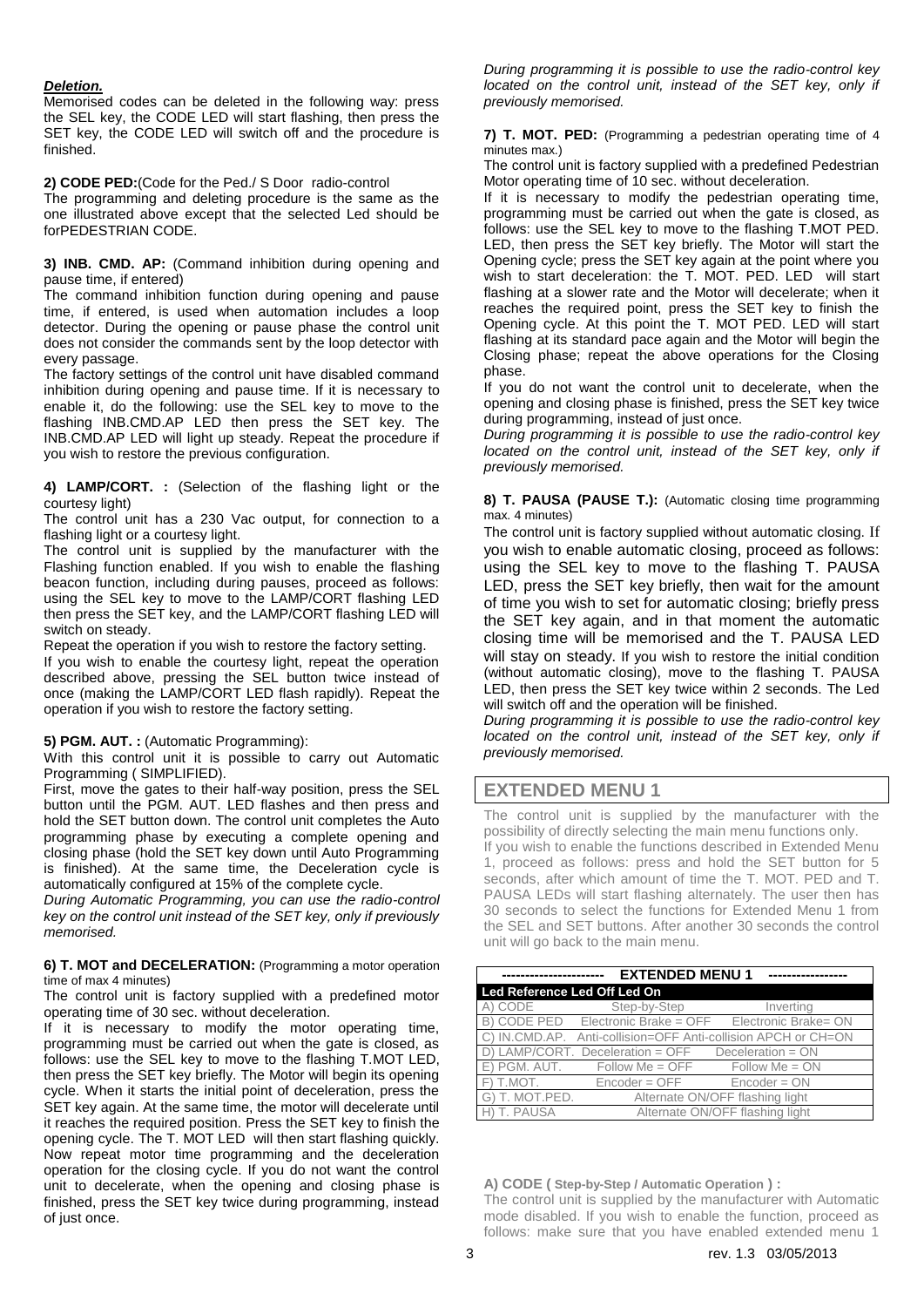(reported by alternately flashing T. MOT PED Leds and T. PAUSA Led), by using the SEL key to select the flashing CODE LED, and then press the SET key. At this point the CODE LED lights up steady and programming is finished.

Accordingly, using either the radio-control or the low voltage push button panel to operate the gate, you will obtain the following function: the first impulse controls opening until the motor time expires, the second impulse controls gate closing. If an impulse is sent before the motor time expires, the control unit changes the direction of motion in the opening and closing phases. Repeat the procedure if you wish to restore the previous configuration.

### **B) PED. CODE ( Electronic Brake ) :**

The control unit is supplied by the manufacturer with the electronic brake function disabled. If you wish to enable the function, proceed as follows: check that Extended Menu 1 is enabled (T. MOT. PED and T. PAUSA LEDs start flashing alternately), use the SEL button to move to the flashing PED CODE LED then press the SET key: at that point the PED CODE LED will light up steady and programming is complete.

Accordingly, the control unit slows down gate advancement by inertia, when there is a stop or command to change the direction of motion. Repeat the procedure if you wish to restore the previous configuration.

#### **C) INB. CMD. AP ( Anti-collision Function ) :**

The control unit is supplied by the manufacturer with the Anticollision (pedestrian) Function disabled. If you wish to enable the function, proceed as follows: check that Extended Menu 1 is enabled (T. MOT. PED and T. PAUSA Leds flash simultaneously), use the SEL button to move to the flashing INB. CMD. AP. LED and then press the SET button. At this point the INB. CMD. AP. LED will light up steady and programming is complete. The control unit will now operate in Anti-Collision (pedestrian) mode.

If you wish to enable the Anti-Collision (pedestrian) function for the closing phase only, repeat the operation described above, pressing the SEL key twice (making the IN.CMD.AP. LED flash quickly). Repeat the procedure if you wish to restore the previous configuration.

### **D) LAMP/CORT. ( Deceleration ):**

As mentioned above, it is possible to programme a deceleration phase on the control unit for opening or closing, whereas deceleration is automatically enabled with the Automatic Programming function. If you do not wish to implement any deceleration, it can be excluded: therefore, if you are using Automatic Programming, the Deceleration phase will not be enabled, whereas if you are using Motor Time Programming, as you are programming you will not be given the possibility of programming deceleration during the opening and closing phases. If, prior to excluding deceleration, it was programmed from the Motor Time Programming function, it will be necessary to repeat programming all over again. If you wish to exclude deceleration, proceed as follows: make sure Extended Menu 1 is enabled (reported by T.MOT.PED and T. PAUSA Leds flashing alternately). Using the SEL key, move to the flashing LAMP/CORT. LED and then press the SET key: the LAMP/CORT. will turn off definitely and programming will be complete. Repeat the procedure if you wish to restore the previous configuration.

#### **E) PGM. AUT. ( Follow Me ) :**

It is possible to set the "Follow Me" function on the control unit: this function can only be programmed if a Pause Time has already been programmed, and it is used to shorten the Pause time to 5 sec after the photocell disengages, i.e. the gate closes 5 seconds after the user has passed through. If you wish to enable the function, proceed as follows: check that Extended Menu 1 is enabled (T. MOT. PED and T. PAUSA Leds flash simultaneously), use the SEL button to move to the flashing PGM. AUT. LED and then press the SET key: the PGM. AUT. LED will light up steady and programming is

complete. Repeat the procedure if you wish to restore the previous configuration.

### **F) T. MOT. ( ENCODER ) :**

The control unit supplied by the manufacturer can manage Motors with a point Encoder; in the default configuration, Encoder point control is disabled. If you wish to enable the control, proceed as follows: check that Extended Menu 1 is enabled (T. MOT. PED and T. PAUSA LEDs start flashing alternately), use the SEL button to move to the flashing T. MOT. LED then press the SET key: at that point the T. MOT LED will light up steady and programming is complete. Repeat the procedure if you wish to restore the previous configuration.

## **EXTENDED MENU 2**

The control unit is supplied by the manufacturer with the possibility of directly selecting the main menu functions only. If you wish to enable the functions described in Extended Menu 2, proceed as follows: access Extended Menu 1 (as described in the relative paragraph), then press and hold the SET button down again for 5 seconds, after which amount of time the T. MOT. PED and T. PAUSA LEDs will start flashing simultaneously. The user then has 30 seconds to select the functions for Extended Menu 2 using the SEL and SET buttons. After another 30 seconds the control unit will go back to the main menu.

| -----------------                               | <b>EXTENDED MENU 2</b>            |                              |
|-------------------------------------------------|-----------------------------------|------------------------------|
| Led Reference Led Off Led On                    |                                   |                              |
| CODE                                            | remote $PGM = OFF$                | remote $PGM = ON$            |
|                                                 | B) PED. CODE Photocell Test = OFF | Photocell Test= ON           |
| $C)$ IN.CMD.AP. Sens1 = rev. in CH              |                                   | $Sens1 = brief rev. AP/CH$   |
|                                                 | D) LAMP/CORT.Sens2 =stop AP/CH    | $Sens2 = brief rev. AP/CH$   |
|                                                 | E) PGM. AUT. PUL=PUL - BL=BL      | $PUL = AP - BL = PED$        |
|                                                 | $F)$ T.MOT. PUL=PUL – BL=BL       | PUL=AP - BL=CH               |
| G) T. MOT. PED.<br>Simultaneous ON/OFF flashing |                                   |                              |
| H) T. PAUSA                                     |                                   | Simultaneous ON/OFF flashing |

#### **A) CODE ( Remote radio-control programming ) :**

The control unit allows the transmission code to be programmed, without using the SEL button directly on the control unit, but remotely.

The Radio-control can be remotely programmed as follows: continuously sending a previously-memorised radio-control code for more than 10 seconds. At this point the control unit switches to programming mode, as described above for the CODE LED in the main menu.

The control unit is factory supplied with the remote transmission code programming function disabled. If you wish to enable the function, proceed as follows: check that Extended Menu 2 is enabled (T. MOT. PED and T. PAUSA LEDs flash simultaneously), use the SEL button to move to the flashing CODE LED, then press the SET key: at this point the CODE LED will light up steady and programming is complete. Repeat the procedure if you wish to restore the previous configuration. **B) CODE PED. (Photocell Test) :**

The control unit is factory supplied with Photocell Test programming disabled. If you wish to enable the function (in accordance with Standard EN 12453), proceed as follows: check that Extended Menu 2 is enabled (T. MOT. PED and T. PAUSA Leds flash simultaneously), use the SEL button to move to the flashing CODE PED. LED then press the SET key: at this point the CODE PED. LED will light up steady and programming is complete. Accordingly, the Safety Device test will be carried out before the automation starts any type of motion. Repeat the procedure if you wish to restore the previous configuration. When the Safety Device inputs are not in use they must be jumpered and the Photocells Test deactivated.

#### **C) IN.CMD.AP. ( Sensor 1 Operating Logic) :**

The control unit is factory supplied with the following operating logic installed for Sensor 1 operation: it is not considered if it is triggered in the opening phase, whereas in the closing phase it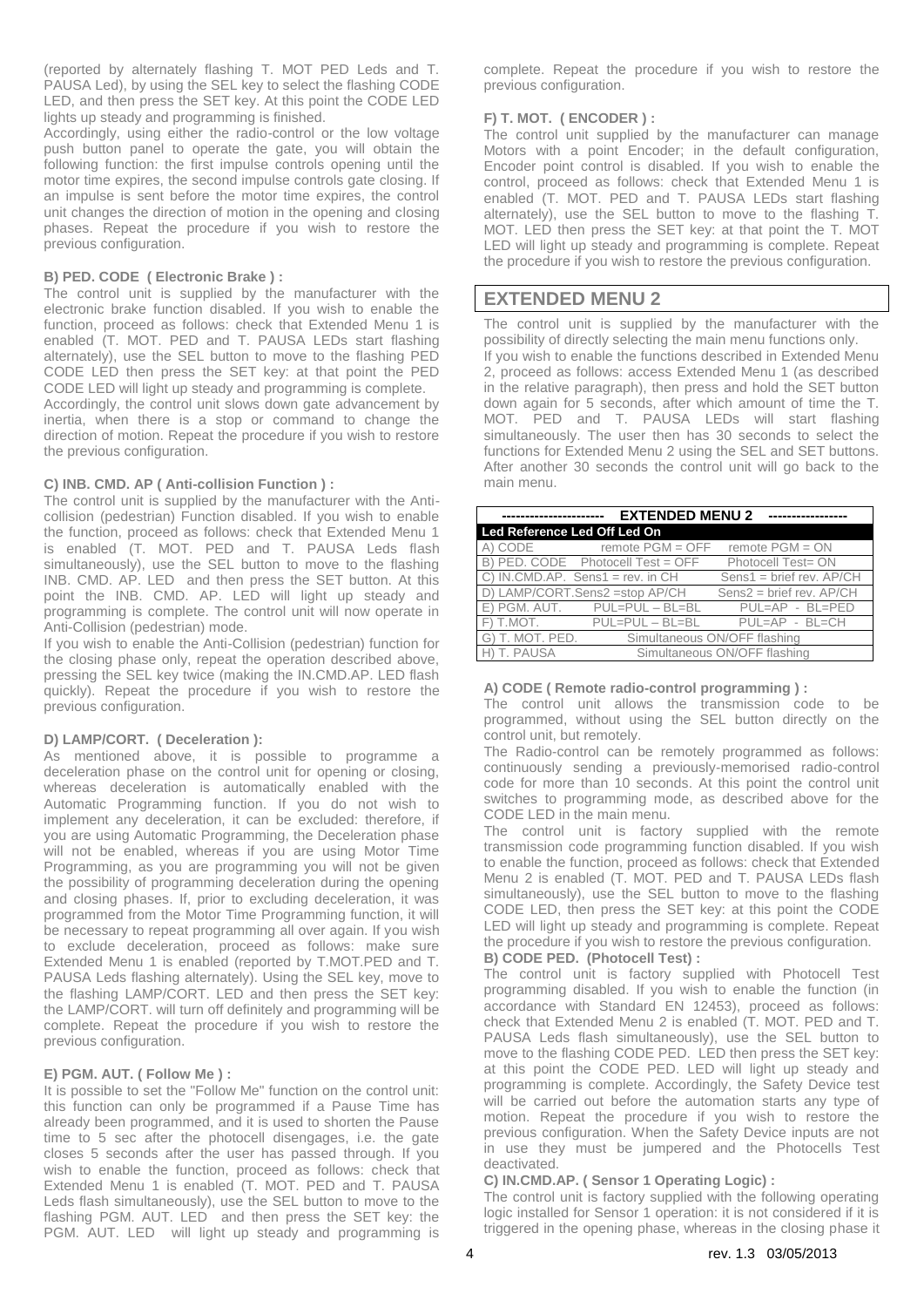causes a change in direction, if, naturally, module RTX 2278 is installed on the control unit. If you wish to change the operating logic so that Sensor 1 causes the system to stop, followed by a brief change in direction to release the obstruction, in either the opening or the closing phase, do the following: make sure Extended Menu 2 is enabled (T.MOT.PED. and T. PAUSA leds flash simultaneously), use the SEL key to move to the flashing IN.CMD.AP LED and then press the SET key: the IN.CMD.AP LED will light up steadily and programming will be complete. Repeat the operation to restore the initial configuration.

## **D) LAMP/CORT. (Sensor 2 Operating Logic) :**

The control unit is factory supplied with the following operating logic installed for Sensor 2 operation: when it is triggered it causes the gate to stop in both opening and closing phases, if, naturally, module RTX 2278 is installed on the control unit. If you wish to change the operating logic so that Sensor 2 causes the system to stop, followed by a brief change in direction to release the obstruction, in either the opening or the closing phase, do the following: make sure Extended Menu 2 is enabled (T.MOT.PED. and T. PAUSA Leds flash simultaneously), use the SEL key to move to the flashing LSMP/CORT. LED and then press the SET key: the LAMP/CORT. LED will light up steady and programming will be complete. Repeat the operation to restore the initial configuration.

## **E) PGM. AUT. ( PUL operation = P/P and BL = PED. ) :**

The control unit is factory supplied with PUL control input operation for the connection of a cyclical primary control button (NO) and a BL input for the connection of a Blocking Device (NC). If you wish to select another operating mode for the PUL and BL inputs, proceed as follows: check that Extended Menu 2 is enabled (T.MOT.PED. and T. PAUSA LEDs start flashing simultaneously), use the SEL button to move to the flashing PGM.AUT. LED then press the SET key: at that point the PGM.AUT. LED will light up steady and programming is complete.

Accordingly, the PUL input can be used for the connection of a cyclical primary control button (NO), while the BL input will be used to connect a button (NO) for the Pedestrian cycle alone. Repeat the procedure if you wish to restore the previous configuration.

**F) T. MOT. ( PUL Operation = Opens and BL = Closes ) :**

The control unit is factory supplied with PUL control input operation for the connection of a cyclical primary control button (NO) and a BL input for the connection of a Blocking Device (NC). If you wish to select another operating mode for the PUL and BL inputs, proceed as follows: check that Extended Menu 2 is enabled (T.MOT.PED. and T. PAUSA LEDs start flashing simultaneously), use the SEL button to move to the flashing T. MOT. LED then press the SET key: at that point the T. MOT. LED will light up steady and programming is complete.

Accordingly, the PUL input makes it possible to connect a button (NO) for the Opening phase only, and the BL input to connect a button (NO) for the Closing phase only. Repeat the procedure if you wish to restore the previous configuration.

## **EXTENDED MENU 3**

The control unit is supplied by the manufacturer with the possibility of directly selecting the main menu functions only. If you wish to enable the programming of the slowing power carried out by the control unit, proceed as follows: access Extended Menu 2 (as described in the relative paragraph), then press and hold the SET button down again for 5 seconds, after which amount of time the T. MOT. PED and T. PAUSA LEDs will first flash alternately and then simultaneously. The user then has 30 seconds to select the slowing power using the SEL and SET buttons. After, another 30 seconds the control unit will go back to the main menu.

| Level | Leds On                                                         |  |  |
|-------|-----------------------------------------------------------------|--|--|
|       | CODE                                                            |  |  |
|       | CODE – CODE PED.                                                |  |  |
|       | CODE - CODE PED. - IN.CMD.AP.                                   |  |  |
|       | CODE – CODE PED. – IN.CMD.AP. – LAMP/CORT.                      |  |  |
| -5    | CODE – CODE PED. – IN.CMD.AP. – LAMP/CORT. – PGM.AUT.           |  |  |
|       | 6 CODE – CODE PED.– IN CMD.AP. – LAMP/CORT. – PGM.AUT. – T.MOT. |  |  |

#### **Slowing Programming**

The control unit allows you to programme the power used to carry out the slowing phase.

It is possible to choose between 6 different levels of power: every combination of lit Leds corresponds to a level according to the table above; in other words, starting from the lowest led (LED CODE) and moving upwards, each Led corresponds to a higher power level. Using the SEL key it is possible to scroll through the different power levels; for every selected power level, the highest respective Led will flash (for example, if level 4 is selected the CODE, CODE PED. and IN.CMD.AP. leds light up steady, whereas the LAMP/CORT led will flash); press SET to confirm.

Level 3 is selected in the default configuration.

## **RESET :**

To reset the default configuration of the control unit, press the SEL and SET buttons simultaneously; all **RED** signal Leds will switch on and then immediately off again.

## **DIAGNOSTICS :**

## **Photocell Test :**

The control unit is designed for the connection of safety devices that comply with point 5.1.1.6 of standard EN 12453. The Safety Device and Block tests are carried out with every operating cycle.

If there is no connection and/or the control unit is not working, it will not enable gate movement, and will visually report the failed test by making all of the Led signal lights flash at the same time. Once the photocells are running correctly again, the control unit is ready for normal operation. This ensures monitoring against failures, in compliance with EN 954-1, Category 2.

#### **Control input test:**

On each low voltage control input, the control unit uses a LED signal to make the status readily known.

Operating logic: when a LED is on it means the input is closed, when a LED is off it means the input is open.

## **RTX 2278 MODULE (BASE)**

It is possible to select four different operating frequencies, all within the 868 MHz band.

**---------------------- EXTENDED MENU 3 -----------------**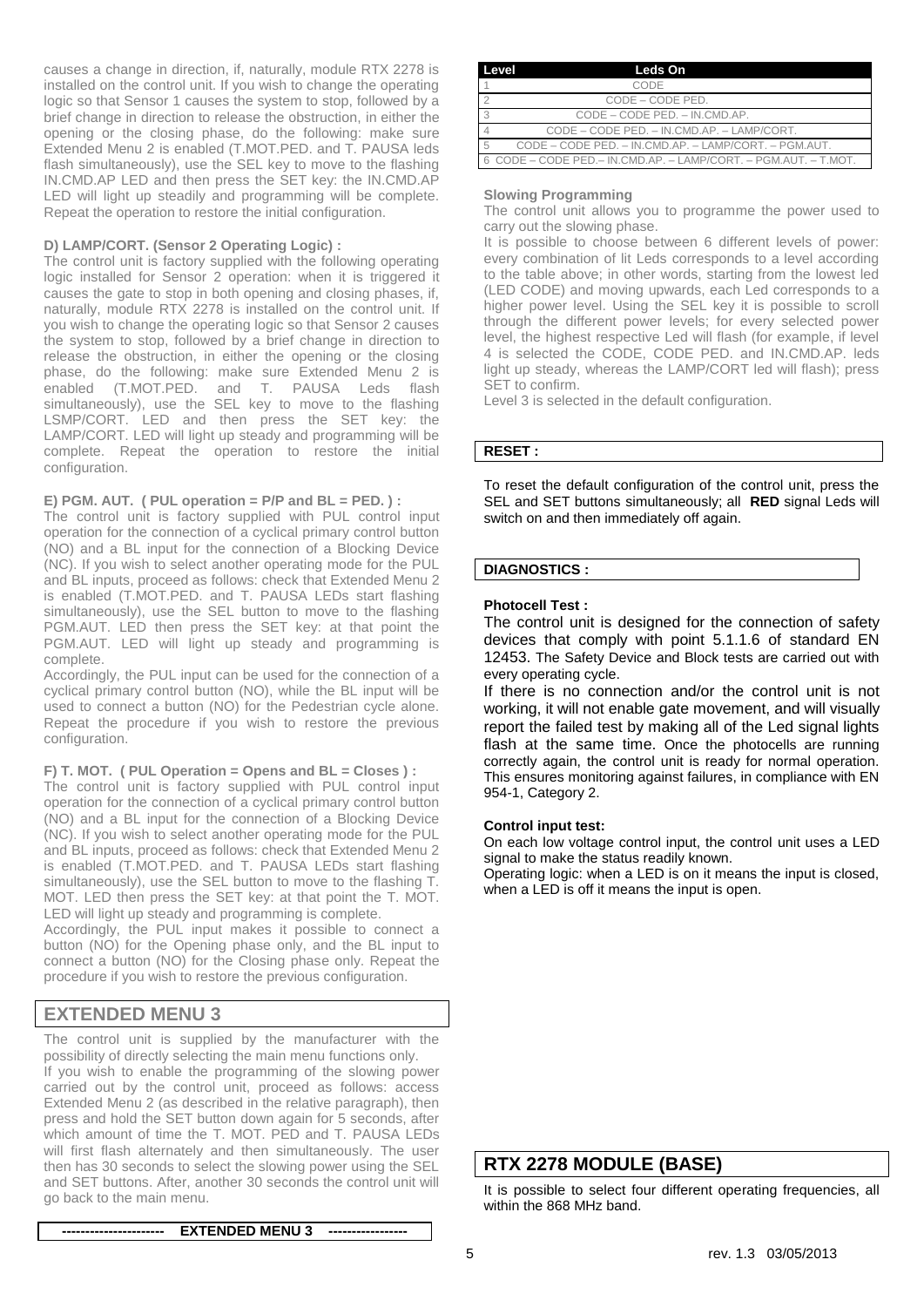The selected operating frequency must be set in the same manner on either the memorised RTX2278 (Base) or the RTX 2252 (Sensor) devices.

Use Dip Switch SW1 on both the RTX 2278 and RTX 2252 devices to make the selection.



## **Technical Data**

- Power supply: 5Vdc
- 
- Max. consumption: 25 mA<br>- Operating frequency: 25 mA<br>- 268 MHz FSK band - Operating frequency:
- 
- PRTX 2252 Sensors that can be stored:<br>- Operating temperature: 2<br>-10°C ÷ 55°C
- 
- Dimensions:





## **TERMINAL BOARD CONNECTIONS:**

#### **CN1 :**

- 1 : Antenna Hot Pole Input.
- 2 : Antenna Ground Input.

#### **Description of Operation**

The RTX 2278 (Base) device controls one, or at most, two RTX 2252 (Sensor) devices, through radio-frequency, for the connection of sensitive edges. It is possible to view two menus with the RTX 2278 (Base) Device:

MONITOR MENU

#### PROGRAMMING MENU

With the MONITOR MENU and an acoustic signal (Buzzer), the Device reports the following information:

## **ALARM SIGNAL:**

#### *Led on + Acoustic signal.*

This lets you know which one of the memorised RTX 2252 devices the alarm refers to. A short Beep sounds every time a reference Led lights up.

| ---------------------- MONITOR MENU ----------------- |          |                |  |
|-------------------------------------------------------|----------|----------------|--|
| Led Reference Led Off Led On                          |          |                |  |
| 1) SENSOR 1 CODE                                      | No Alarm | SENSOR 1 Alarm |  |
| 2) SENSOR 2 CODE                                      | No Alarm | SENSOR 2 Alarm |  |

#### **LOW BATTERY SIGNAL:**

### *Led On (brief flashes) + Acoustic signal.*

This lets you know which one of the memorised RTX 2252 devices has low batteries. In addition to the acoustic signal whenever a reference Led lights up, two brief Beeps also sound every minute.

**---------------------- MONITOR MENU -----------------**

| Led Reference Led Off          |                   | <b>Flashing Led</b> |
|--------------------------------|-------------------|---------------------|
| 1) SENSOR 1 CODE<br><b>LOW</b> | Battery OK        | Battery             |
| 2) SENSOR 2 CODE<br><b>LOW</b> | <b>Battery OK</b> | Battery             |

In terms of the PROGRAMMING MENU, on the other hand, please refer to the paragraph on "Programming Keys and Signal Leds".

### **Check the Preselected Operating Frequency**

Before programming the transmission code for RTX 2252 (Sensor) Transceivers combined with a RTX 2278 (Base) Transceiver, it is necessary to select one of the four available frequencies (see the "Operating Frequency Selection" paragraph). It is then advisable to make sure that the preselected band is free (not already in use by another device). To carry out this check, do the following: using the SET key, move to the PROGRAMMING MENU; the Base scans the preselected frequency and if it is already occupied by the Base the MONITOR LED and PROGR. MENU LEDs will flash alternately. In this case proceed to select a different frequency (on both the Base and Sensor). If, on the other hand, the selected frequency is free, proceed with programming the Sensors associated with each channel, as described below.

### **Programming Keys and Signal Leds**

**The SEL key**: this selects the type of function to be memorised, the selection is indicated by a flashing LED. Repeatedly press the key to select the desired function. The selection will remain active for 15 seconds indicated by a flashing LED, after which time the device will return to its original state.

#### **SET Key**:

- this is used to choose between the Monitor Menu and the Programming Menu: if the SEL and SET keys are not used, the Monitor Menu will be automatically selected after 1 minute of inactivity.

- this programs the function selected using the SEL key.

#### **Signal Led**

Led on: option memorised. Led off: option not memorised.

Flashing led: selected option.

| ---------------------- PROGRAMMING MENU ----------------- |  |               |
|-----------------------------------------------------------|--|---------------|
| Led Reference Led Off Led On                              |  |               |
| 1) SENSOR 1 CODE No Pgm. code                             |  | SENSOR 1 Pgm. |
| 2) SENSOR 2 CODE No Pgm. code                             |  | SENSOR 2 Pgm. |
|                                                           |  |               |

#### *1)* **SENSOR 1 CODE** *( Programming for transceiver RTX 2252 Sensor no. 1)*

Programming for the transmission code of Transceiver RTX 2252 (Sensor) no. 1 combined with a RTX 2278 (Base) Transceiver must be carried out as follows: press the SEL key, the SENSOR 1 CODE LED will start flashing; in this phase the Base communicates in broadcast mode with all installed sensors, looking for one that can be memorised: press the SET key for the Sensor you wish to memorise to send the memorisation confirmation code ( the TX LED of the Sensor will flash quickly 5 times); the SENSOR 1 CODE LED will stay on steady and programming is finished. The Base device exits programming if no confirmation code is received within 15 seconds.

Deletion: The memorised code can be deleted as follows: press the SEL key, the SENSOR 1 CODE LED will start flashing. Press the SET key, the SENSOR 1 CODE LED will switch off, and the procedure is finished.

*2)* **SENSOR 2 CODE** *( Programming for transceiver RTX 2252 Sensor no. 2)*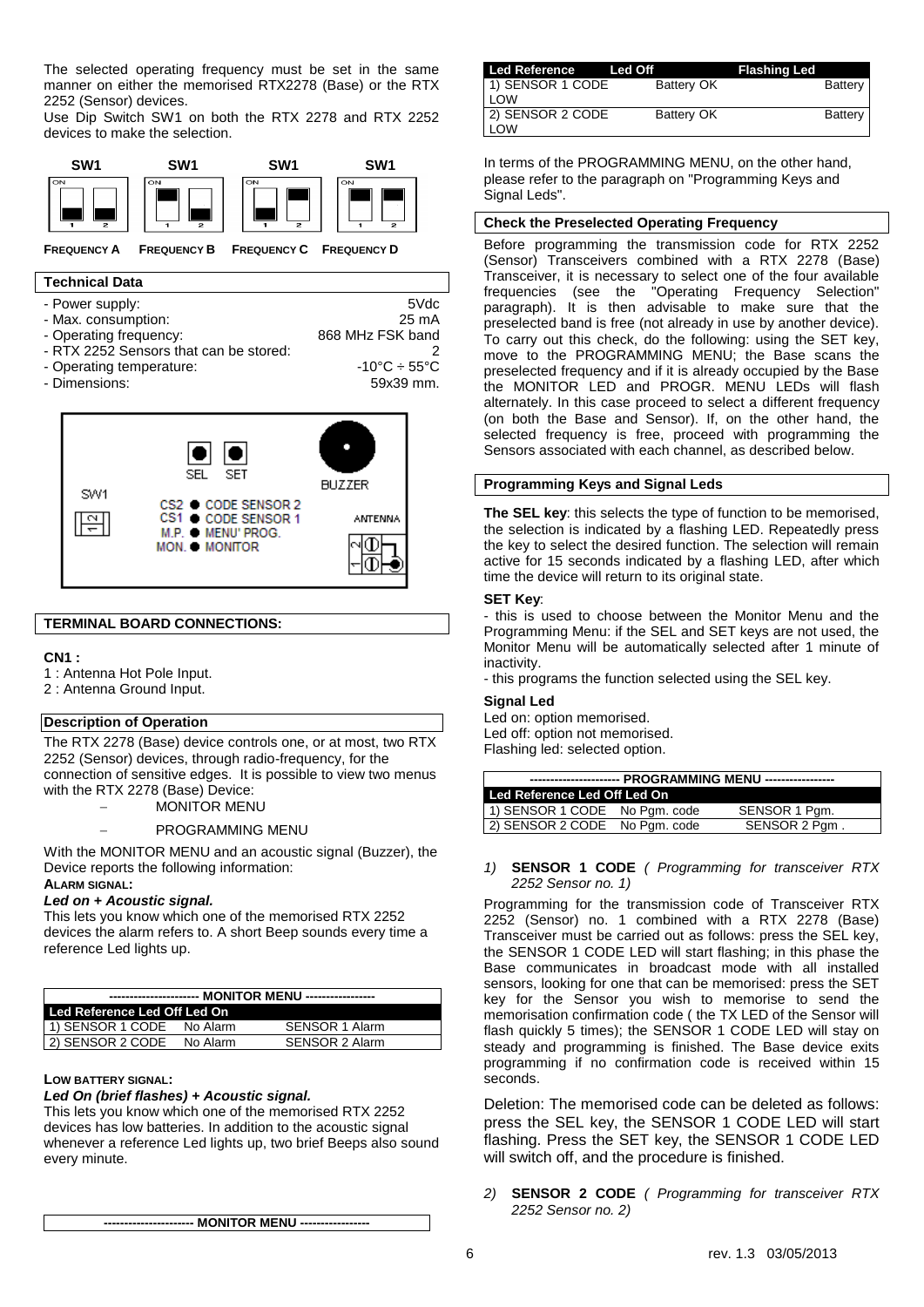To programme the transmission code for RTX 2252 (Sensor) Transceiver no. 2 combined with an RTX 2278 (Base) Transceiver, proceed as described in point "2) SENSOR 1 CODE".

## **RESET**

If the device must be reset to factory configuration, keep the SEL and SET keys simultaneously pressed down for more than 2 seconds so that all signal LEDs briefly switch on at the same time accompanied by three quick Buzzer Beeps.



### **Technical Data**

- 
- Battery power supply: 2 x 1.5Vdc Alkaline (AA)<br>- Operating frequency: 868 MHz FSK band
- Operating frequency:
- System capacity in open field:  $10\div 20$  m max.
- 
- 
- 
- Operating temperature:  $\overline{10+55}^{\circ}$ C -10÷55°C Dimensions:  $\overline{120x80x50}$ mr - Dimensions: 120x80x50mm.<br>- Container: 120x80x50mm.<br>- ABS UL94V-0 (IP56) ABS UL94V-0 ( IP56 )

## **CN1 Terminal Board Connections**

### **CN1:**

- 1 : Safety Device Input (NC) or 8K2
- 2 : Safety Device Input (NC) or 8K2.<br>3 : Inhibitor Input (NC).
- $\frac{3}{4}$  : Inhibitor Input (NC).
- : Inhibitor Input (NC).

## **Description of Operation**

The RTX 2252 (Sensor) device allows NC (normally closed contact) standard type or 8K2 resistance type sensitive edges to be connected, normally installed on the mobile part of the gate.

It only works in combination with the control Base. The device is battery-operated so as to exclude any type of cable connection.

Once it is memorised (see "RTX 2278 - Programming Keys and Signal Leds" paragraph) it can send the following information to the RTX 2278 (Base) device:

#### - *Survival signal:*

this is used to periodically check the correct radio connection between the devices.

## - *Alarm signal:*

this is used to inform the base that the safety device is operating.

#### - *Low battery signal:*

this is used to inform the system of the battery level.

**ATTENTION!** If the RTX 2252 Device (Sensor) is dismantled from an installation, it is advisable to take the batteries out so that the Sensor no longer continues unnecessary transmission.

**NC or 8K2 Operating Mode Selection**

The RTX 2252 Device allows NC (normally closed contact) standard type or 8K2 resistance type sensitive edges to be connected. Use Dip Switch SW2 No. 1 to make the selection:  $DIP 1 = OFF NC input operation (default).$  $DIP 1 = ON 8K2$  input operation.



## **Transmission Mode Selection**

With the RTX 2252 (Sensor) Transceiver device it is possible to select two different operating modes, "Normal" or "Low Power". The difference in operation consists in the Sensor transmitting power. In "Low Power" operating mode the transmitting power of the Sensor is considerably lower; in terms of energy savings, which translates into longer battery life, it is necessary, however, to take into account the subsequent reduction in radio capacity for installation.

Use Dip Switch SW2 No. 2 to make the selection: DIP 2 = OFF : "Low Power" operating mode disabled (default). DIP 2 = ON : "Low Power" operating mode enabled.



## **Inhibitor Input Operating Mode**

With the RTX 2252 (Sensor) Device it is possible to connect an (NC) contact to temporarily inhibit the sensitive edge installed on it.

**ATTENTION!** When not in use, the inhibitor input must always be jumpered.

## **Low Battery Signal**

Discharged battery levels are reported by the TX LED flashing quickly on the RTX 2252 (Sensor) Device. The same information is also sent to RTX 2278 (Base) device, that reports the event with visual and acoustic warnings.

**ATTENTION!** We recommend replacing the device batteries as soon as the TX LED starts flashing.

## **ATTENTION**

-For best performance, change the 1.5V (AA) alkaline batteries annually.

- To change the batteries, open the Sensor container with a screwdriver.

-Dispose of the used batteries in appropriate waste containers.